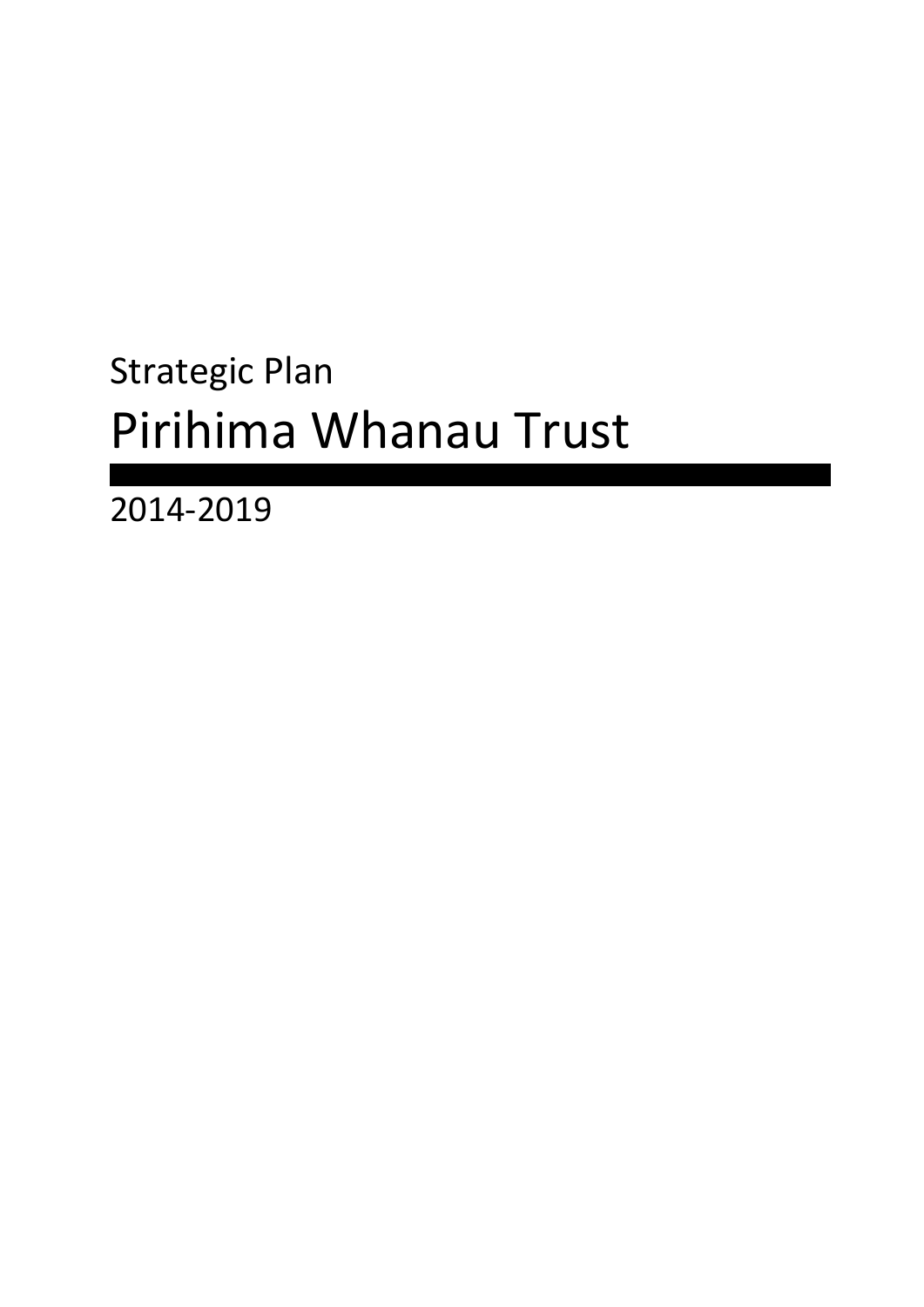### **Strategic Plan Overview 2014-2019**

#### *Vision*

<span id="page-1-0"></span>Realising the potential of the whenua for the wellbeing of the Pirihima whanau.

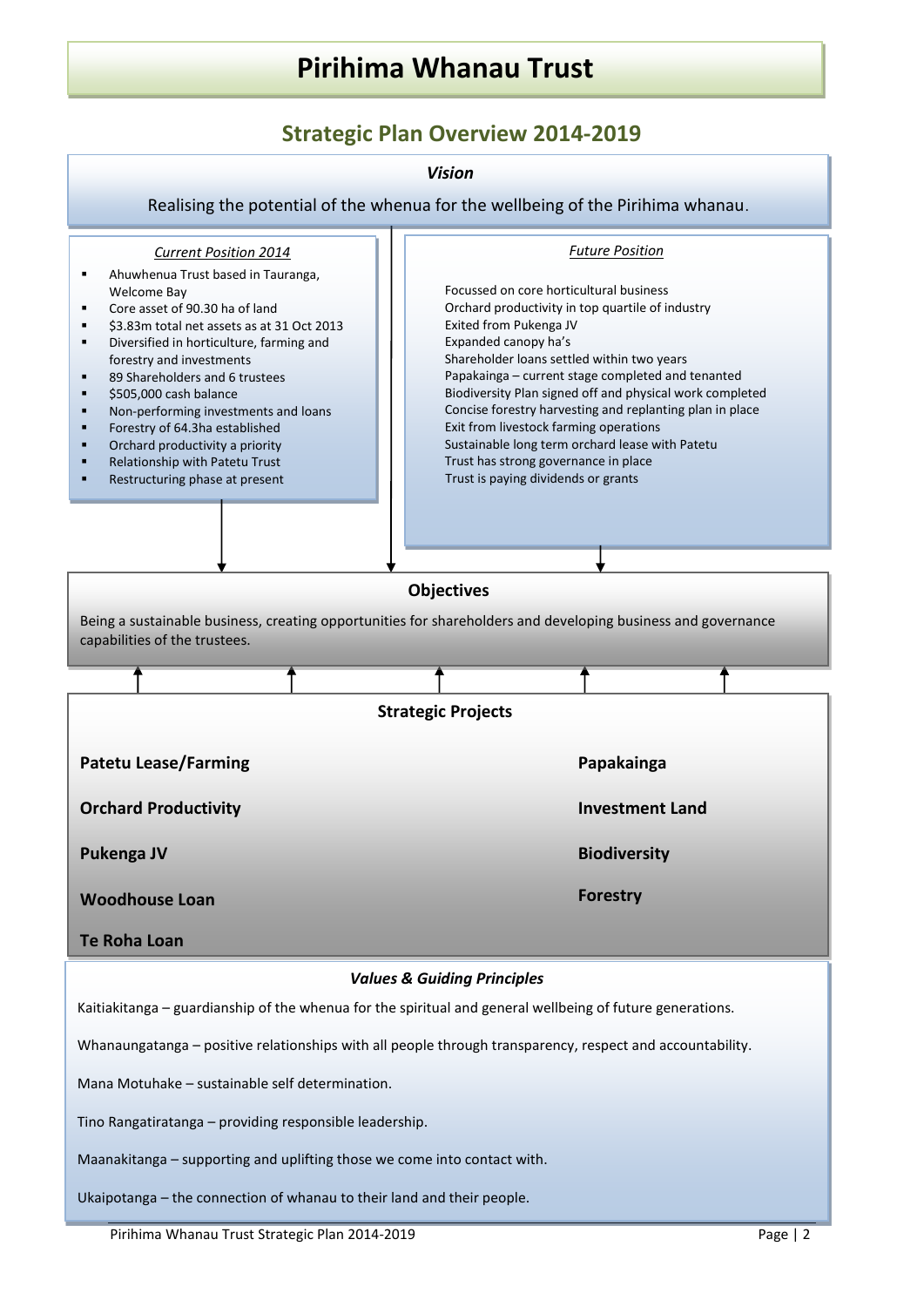### **Table of Contents**

| Page |
|------|
|      |
|      |
|      |
|      |
|      |
|      |
|      |
|      |
|      |
|      |
|      |
|      |
|      |
|      |
|      |
|      |
|      |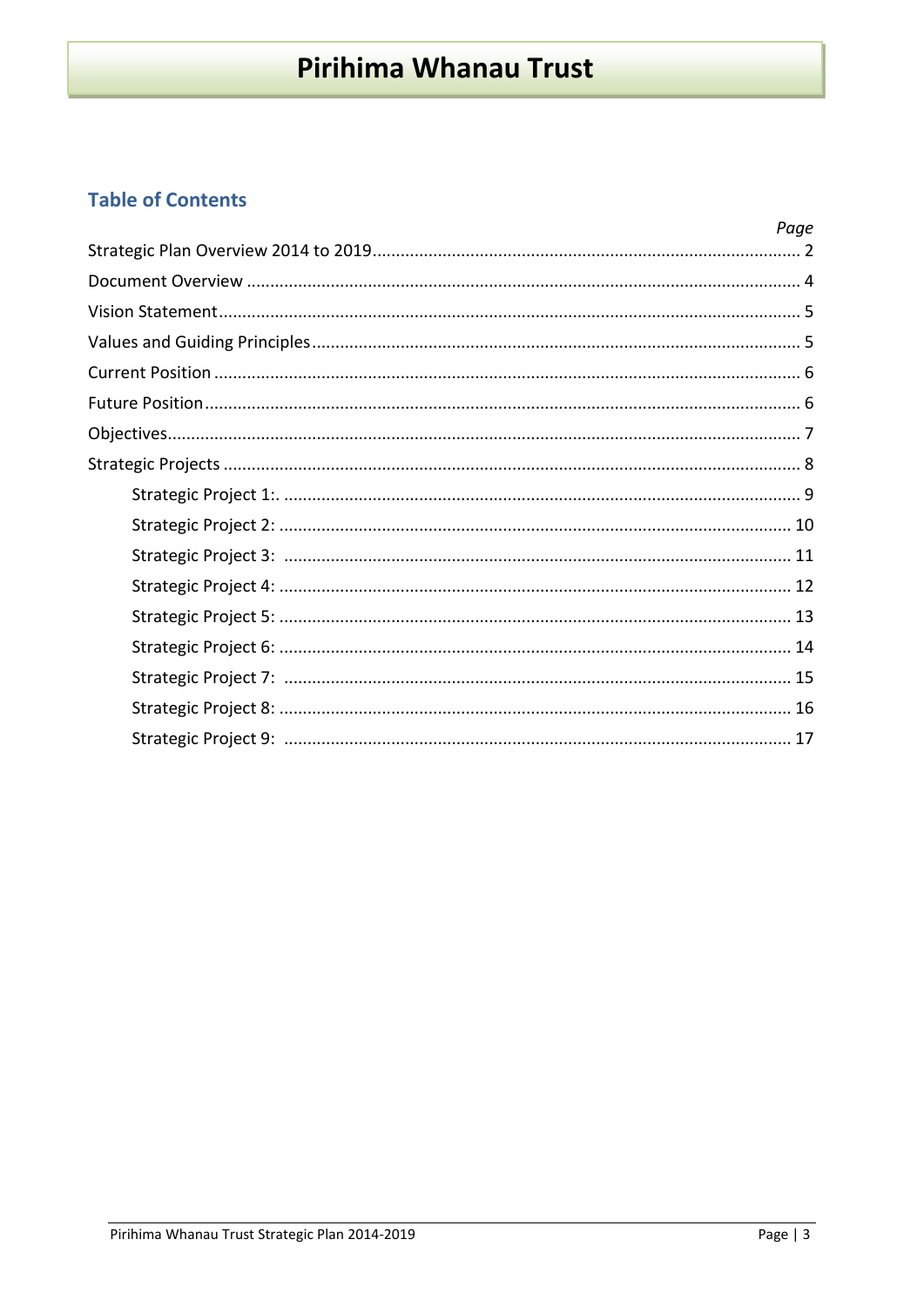#### <span id="page-3-0"></span>**Document Overview**

#### **What is the purpose of this document?**

The purpose of this document is to provide a clear and deliberate strategic plan for Pirihima Whanau Trust from 2014 to 2019

All activities conducted by Pirihima Trust should link to one or more of the strategic objectives the organisation has set.

#### **Who should read this?**

This is a confidential internal document and is intended for use by trustees, management and external advisers to Pirihima Whanau Trust.

All trustees and management should be familiar with this document.

#### **When was this document last updated?**

The document replaces the previous plan dated 2007-2012. The plan will be ratified at the next Pirihima Whanau Trust hui.

#### **When is the strategic plan reviewed next?**

The Strategic Plan will be formally reviewed by the trustees each year.

All amendments and additions to the strategic plan will be updated and ratified by the trust.

The selected strategic projects for the upcoming year will be incorporated into the Annual Plan and budgets. The Annual Plan and Budgets will be ratified by the board in March.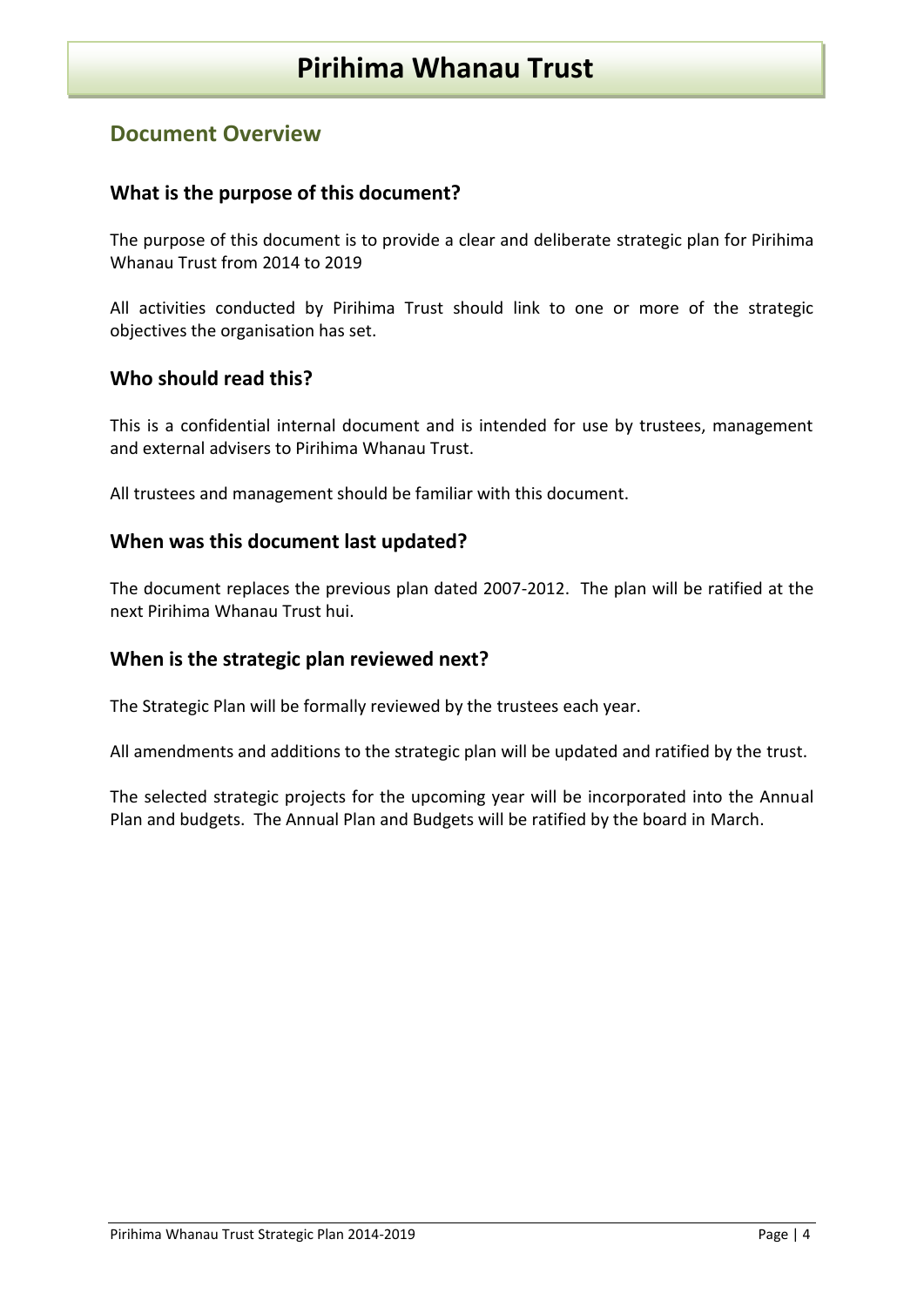#### <span id="page-4-0"></span>**Vision Statement**

#### **What is the vision for Pirihima Whanau Trust?**

**VISION**

Realising the potential of the whenua for the wellbeing of the Pirihima whanau.

#### **Why were these specific words selected?**

Pirihima Whanau Trust is focused on assisting their shareholders and whanau through good business management and growth of their assets.

#### <span id="page-4-1"></span>**Values and Guiding Principles**

#### **What are the values and guiding principles Pirihima Whanau Trust has adopted?**

Kaitiakitanga – guardianship of the whenua for the spiritual and general wellbeing of future generations.

Whanaungatanga – positive relationships with all people through transparency, respect and accountability.

Mana Motuhake – sustainable self determination.

Tino Rangatiratanga – providing responsible leadership.

Maanakitanga – supporting and uplifting those we come into contact with.

Ukaipotanga – the connection of whanau to their land and their people.

#### **Why are these values important?**

These concepts are important as they set the tikanga under which the Pirihima Whanau Trust operates. These values represent best practice.

The corpus land represents tupuna land.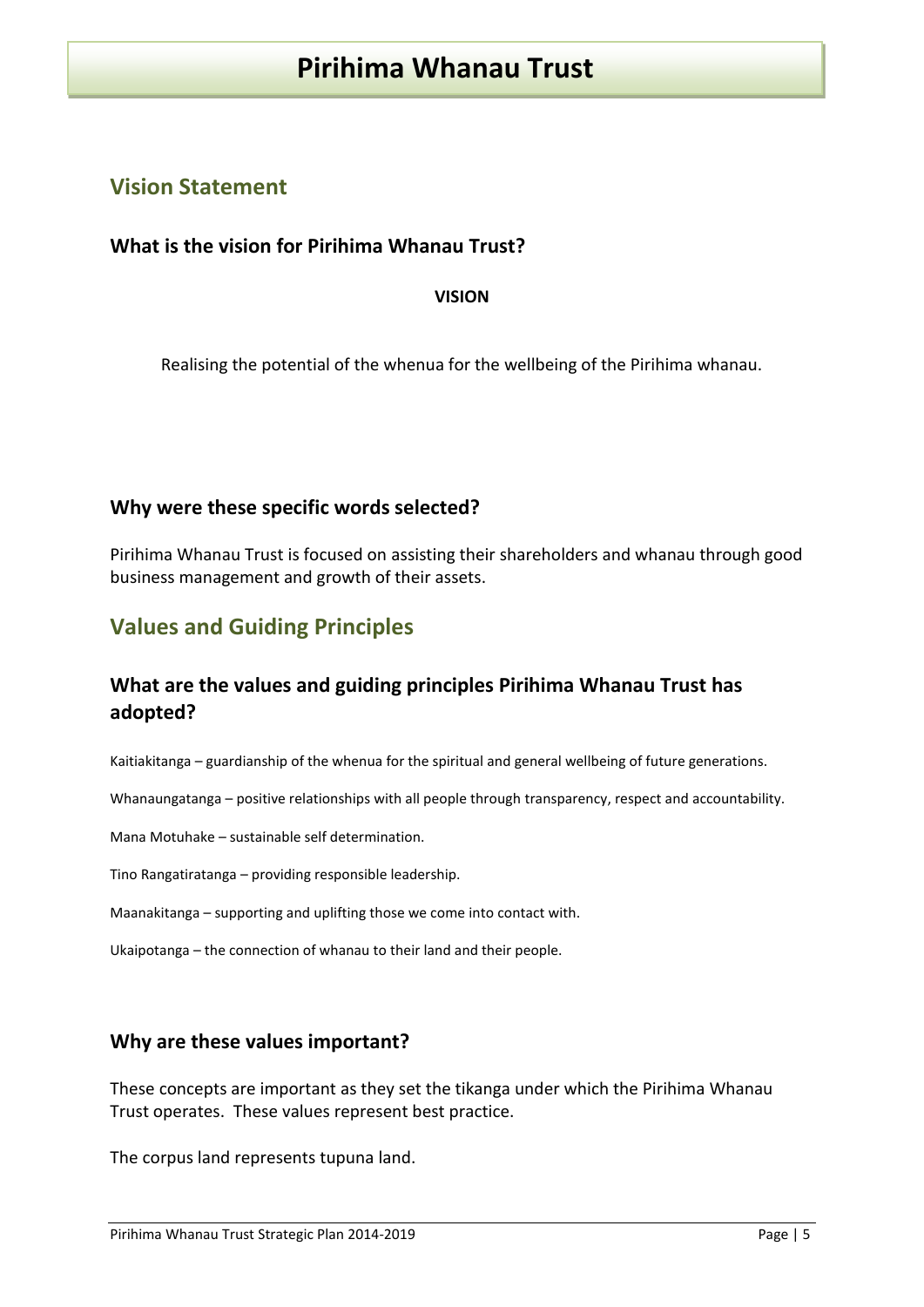### <span id="page-5-0"></span>**Current Position**

#### **What does Pirihima Trust have now?**

- Ahu Whenua Trust based in Welcome Bay, Tauranga
- 89 Shareholders and 6 trustees
- Core asset of 90.30 ha of land
- **53.83m total net assets in October 2013**
- **Diversified in agriculture, horticulture, forestry and investments**
- Kiwifruit, avocados and residential investment properties
- **Large operating cash balance**
- Non-performing investments and loans
- **Forestry of 64.3ha established**
- **Relationship with Patetu Trust**
- Restructuring phase at present
- .

#### <span id="page-5-1"></span>**Future Position**

#### **Where does Pirihima Whanau Trust want to be in five years?**

Focussed on core horticultural business Orchard productivity in top quartile of industry Exited from Pukenga JV Expanded canopy ha's Shareholder loans settled within two years Papakainga – current stage completed and tenanted Biodiversity Plan signed off and physical work completed Concise forestry harvesting and replanting plan in place Exit from livestock farming operations Sustainable long term orchard lease with Patetu Trust has strong governance in place Trust is paying dividends or grants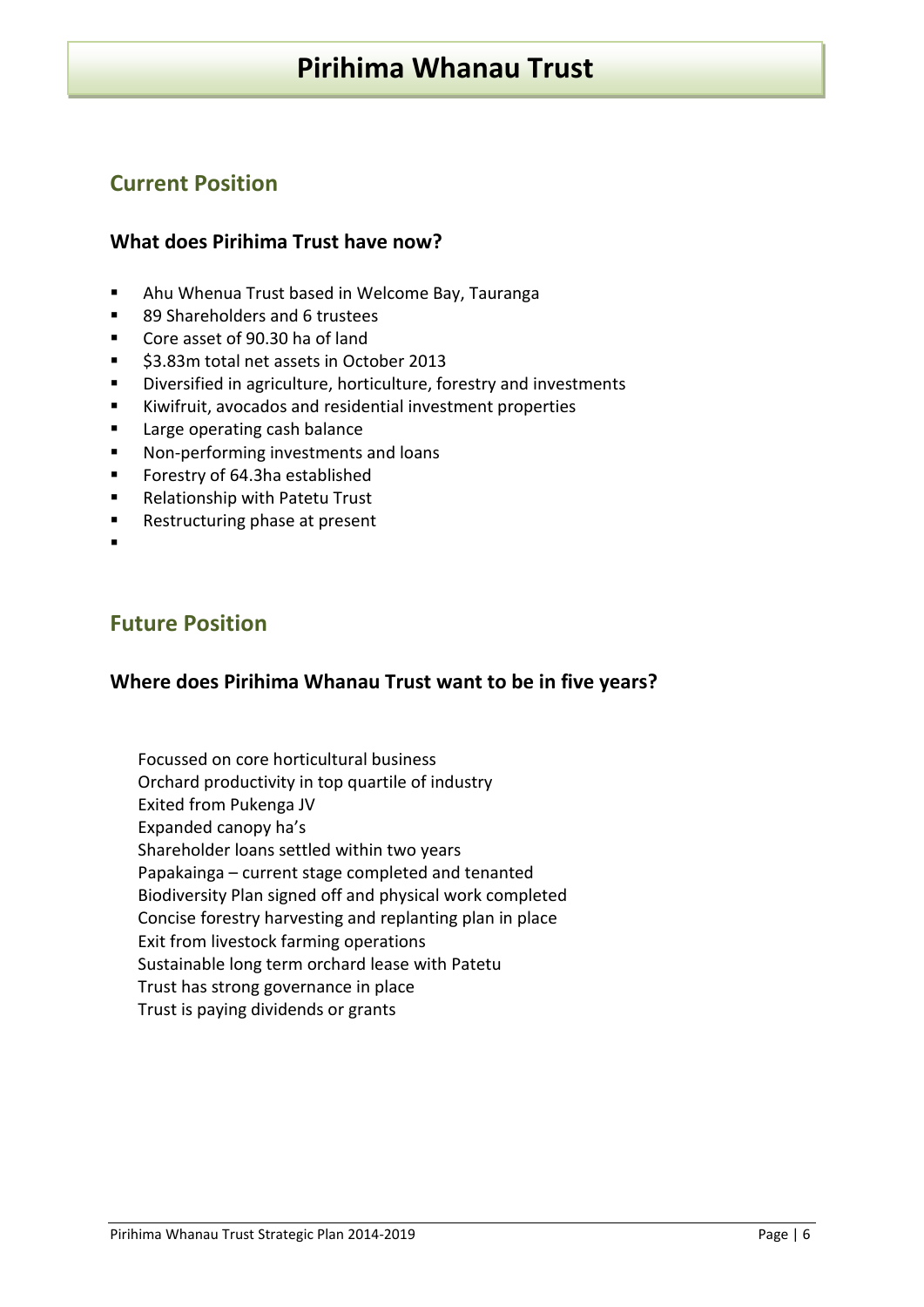### <span id="page-6-0"></span>**Objectives**

#### **What are the specific Strategic objectives for Pirihima Whanau Trust in the next five years?**

- A. Being a sustainable business
- B. Creating opportunities for shareholders
- C. Developing governance and business capabilities of the trustees

#### **Why were these objectives selected?**

#### **A. Being a recognised sustainable business**

Pirihima Whanau Trust adopts a strategy of focus on core business to manage sustainability and reduce risk. It is a business that continues to improve all areas of its operations.

#### **B. Creating opportunities for shareholders**

After its responsibilities to guard ancestral land, the main vision for the Pirihima Whanau Trust is the creation of wealth and return to shareholders.

#### **C. Developing governance and business capabilities of the trustees**

This objective is crucial to achieving A and B above. It also reflects the trust's vision.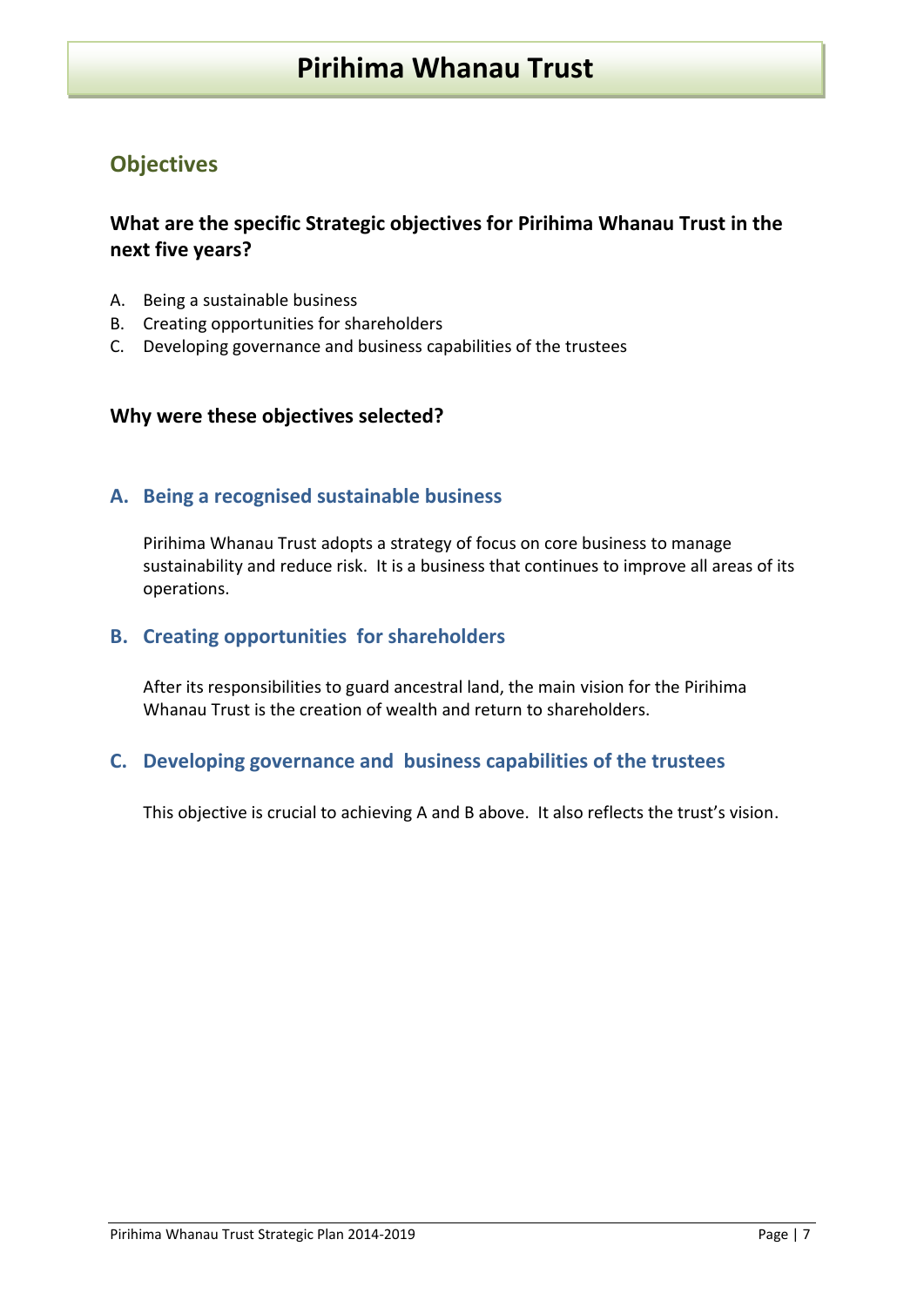### <span id="page-7-0"></span>**Strategic Projects**

**What are the prioritised strategies for Pirihima Whanau Trust?**

**Patetu Lease/ Farming Operations**

**Orchard Productivity**

**Pukenga JV Investment**

**Woodhouse Loan**

**Te Roha Loan**

**Forestry**

**Papakainga**

**Investment Land**

**Biodiversity**

#### **Overall, what do we need to get there?**

- Regular annual review of the strategic plan by the trust
- **Strategic Projects incorporated and budgeted in each Annual Plan**
- **Regular board meetings to monitor progress**
- Budgets, project plans and reporting for each strategic project
- Delegation of authority to each project lead / team
- Shareholder support and communication
- External expertise for each strategic project (where required)
- **Approved professional development and training opportunities for trustees.**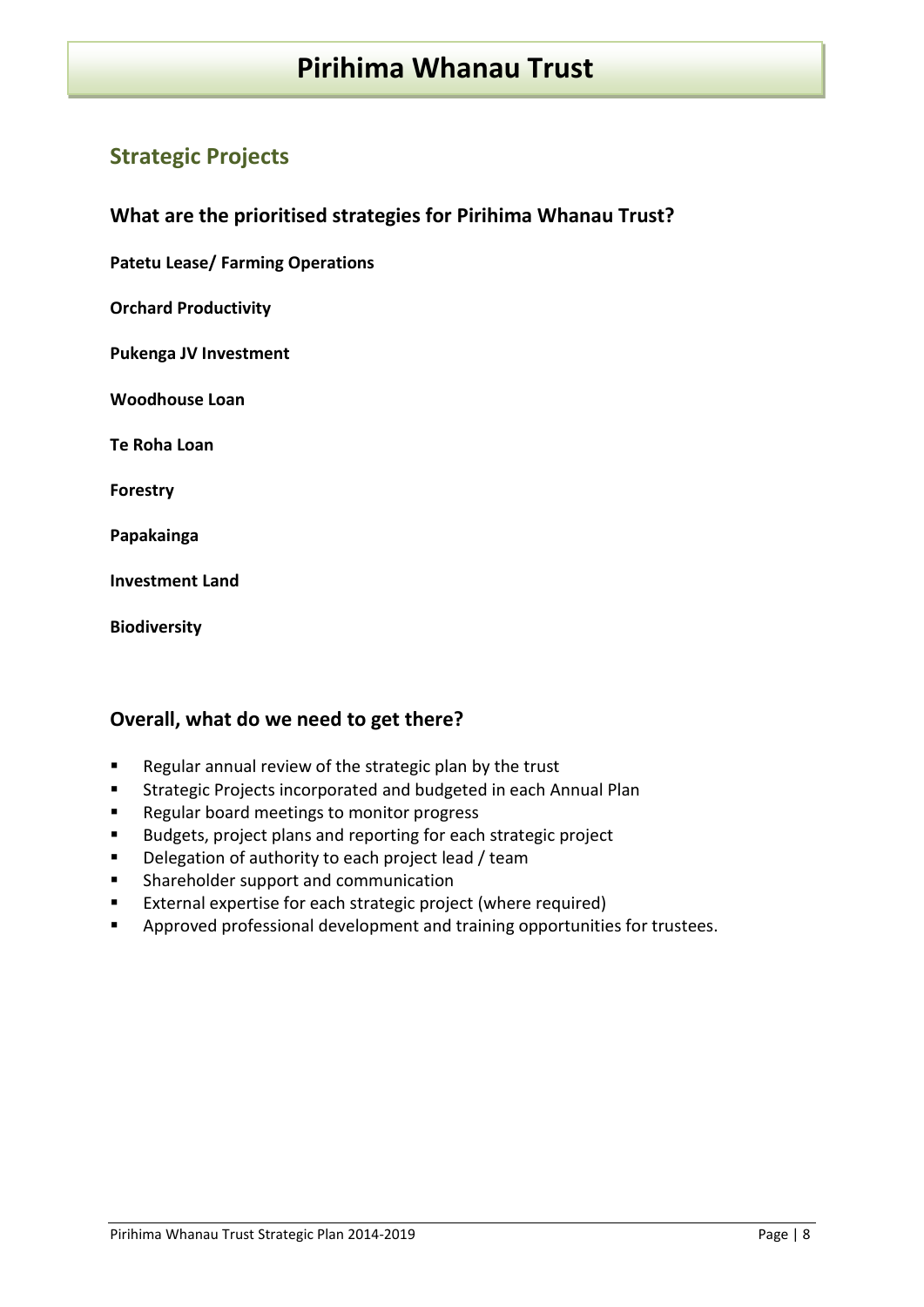# *How will each strategy be achieved?*

# <span id="page-8-0"></span>**Strategic Project 1: Patetu Lease/farming**

| <b>Key Question</b>                                                                                   | Response                                                                                                                    |
|-------------------------------------------------------------------------------------------------------|-----------------------------------------------------------------------------------------------------------------------------|
| What is this strategy attempting to achieve?                                                          | Fair orchard lease, formalise<br>relationship, pay lease owing, secure<br>long term use of orchard only, exit<br>livestock. |
| Why do this?                                                                                          | Ongoing relationship with Patetu,<br>financial returns from orchard, stick to<br>core business.                             |
| What are the critical factors that this strategy<br>requires to be achieved?                          | Meet with Patetu, draft lease<br>agreement, pay off \$50,000 of debt, a<br>response from Patetu, sell cattle.               |
| Who is the project leader? Who is involved?                                                           | Marita                                                                                                                      |
| What are the major milestones for achieving<br>this?                                                  | Either signed lease or walk away from<br>Patetu orchard. Cattle sold.                                                       |
| What is the organisational priority for this<br>strategy?                                             | High                                                                                                                        |
| When is this aimed to be achieved?                                                                    | 3 months                                                                                                                    |
| What budget is allocated to this?                                                                     | \$5,000 - John Koning                                                                                                       |
| What indicators show we've achieved this?                                                             | Either signed lease or walk away from<br>Patetu orchard                                                                     |
| What resources will be required to maintain<br>the outcomes of this strategy after it is<br>achieved? | <b>NIL</b>                                                                                                                  |
| What is at risk?                                                                                      | Access to canopy ha's, risks due to<br>uncertain lease, call from Patetu for debt                                           |
| What profile does this strategy have?<br>(Value vs Difficulty)                                        | High priority and high value                                                                                                |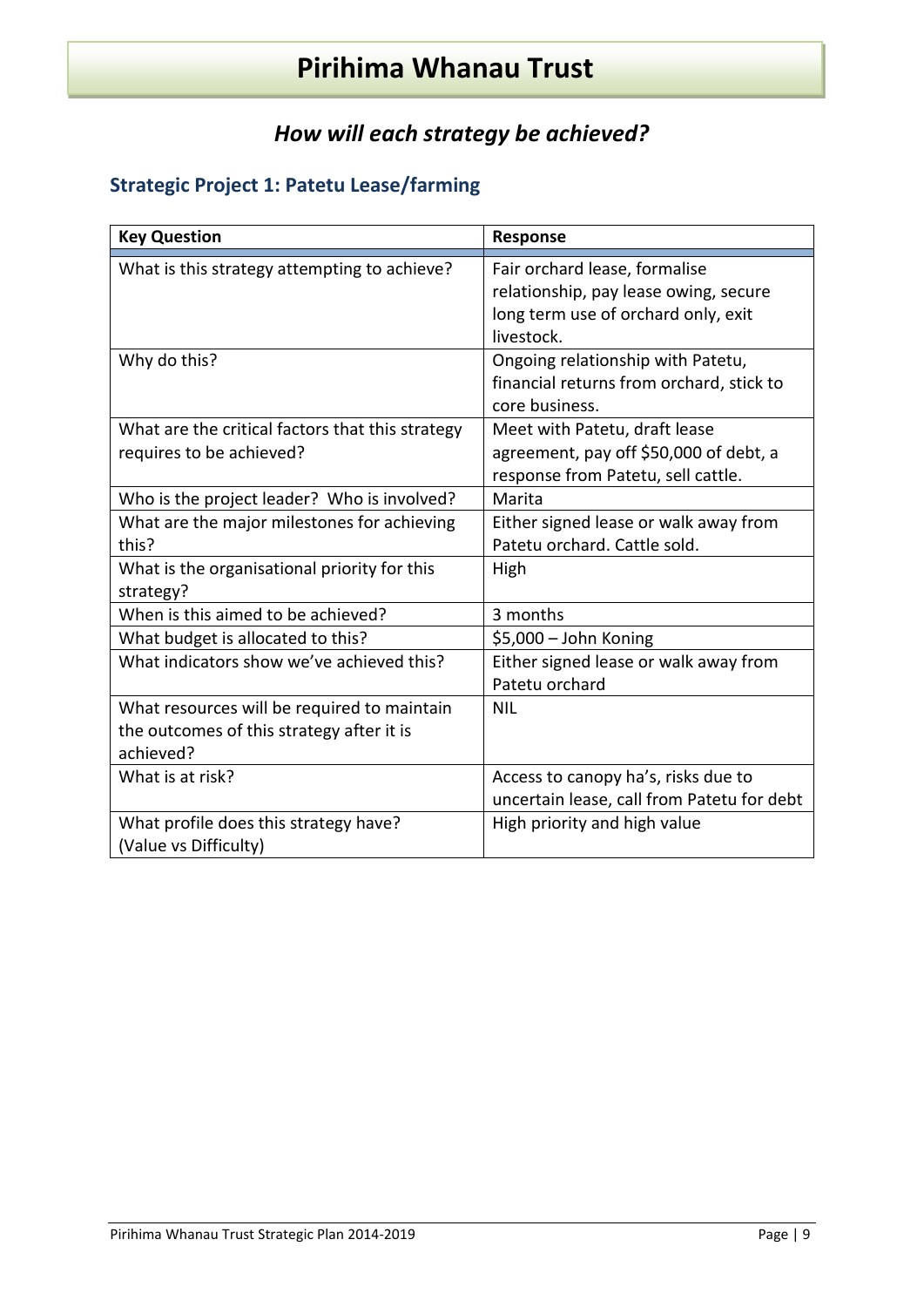# <span id="page-9-0"></span>**Strategic Project 2: Orchard Productivity**

| Orchard operating as profitably and                                                                                                                                                                                                          |
|----------------------------------------------------------------------------------------------------------------------------------------------------------------------------------------------------------------------------------------------|
| sustainably as possible. Top quartile<br>returns.                                                                                                                                                                                            |
| To fulfil the vision and do the best for the<br>shareholders.                                                                                                                                                                                |
| Expert advice received re the manager<br>and consider. Signed lease with Patetu.<br>Engage Tuhono Whenua for two years.<br>Options document produced.<br>Restructuring to improve efficiencies and<br>productivity after considering advice. |
| Marita                                                                                                                                                                                                                                       |
| Restructure has occurred and                                                                                                                                                                                                                 |
| productivity is in top quartile.                                                                                                                                                                                                             |
|                                                                                                                                                                                                                                              |
| Lease - three months, restructure - one<br>year, productivity - three years.                                                                                                                                                                 |
| Tuhono - TBA, employment lawyer<br>\$5,000                                                                                                                                                                                                   |
| Production targets met.                                                                                                                                                                                                                      |
| Cost to come from operating revenue.                                                                                                                                                                                                         |
| Relationship may be strained due to<br>restructuring staff, opportunity cost of<br>not improving, risk that expert advice is<br>no good, hostility from whanau, personal<br>grievance from staff.                                            |
| High value and difficulty.                                                                                                                                                                                                                   |
|                                                                                                                                                                                                                                              |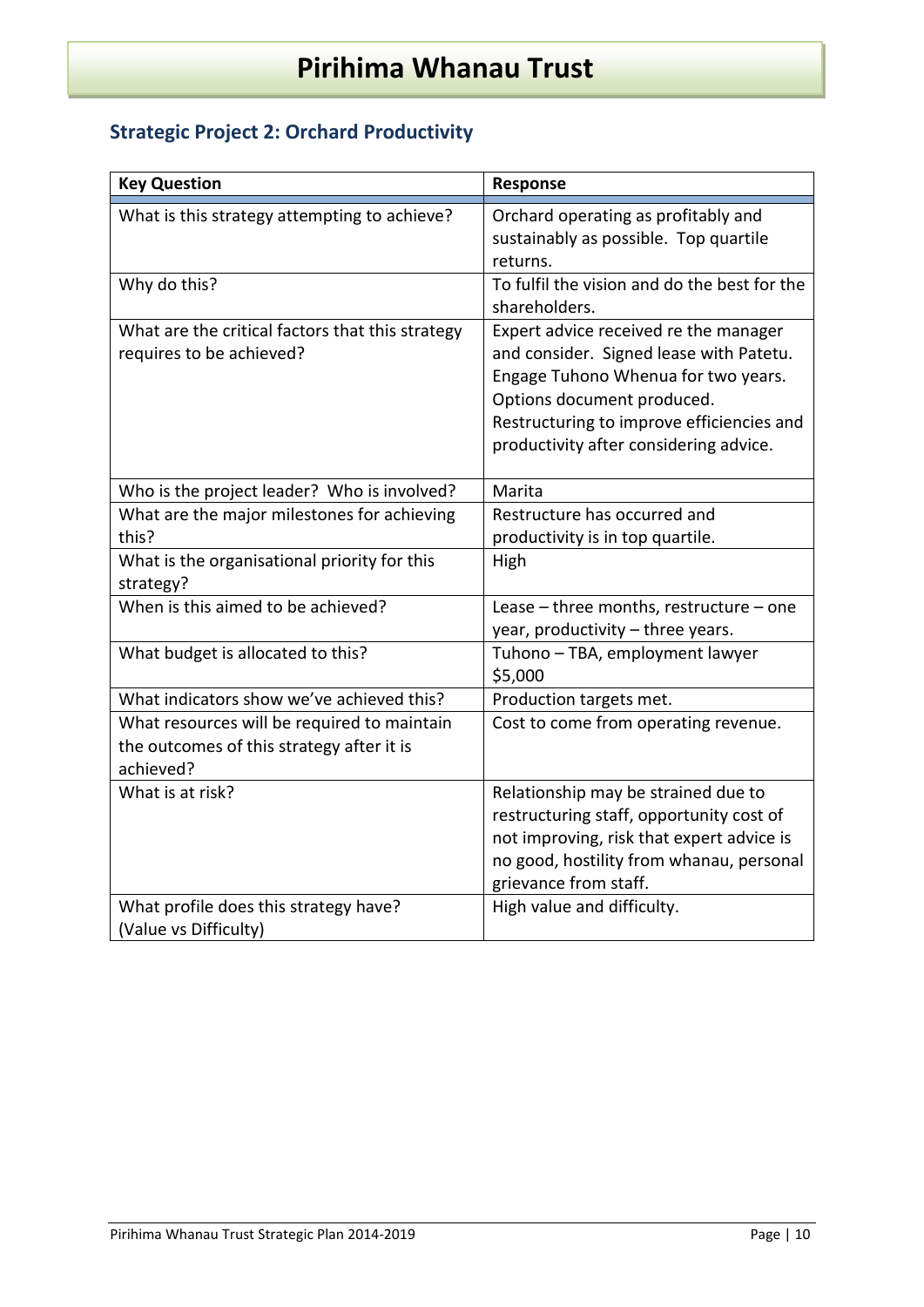### <span id="page-10-0"></span>**Strategic Project 3: Pukenga JV Investment**

| <b>Key Question</b>                              | Response                                  |
|--------------------------------------------------|-------------------------------------------|
| What is this strategy attempting to achieve?     | Exit investment at lowest cost.           |
| Why do this?                                     | Bad investment that is draining cash      |
|                                                  | reserves, not core business, poor         |
|                                                  | governance and trust has no control.      |
| What are the critical factors that this strategy | Report from John Koning (JK) with legal   |
| requires to be achieved?                         | options/recommendations, actioning        |
|                                                  | recommendations, letter to Pikowai and    |
|                                                  | Rehua asking them to resign as directors. |
| Who is the project leader? Who is involved?      | Neihana                                   |
| What are the major milestones for achieving      | Receive JK's report, letters written,     |
| this?                                            | complete recommendations, exit            |
|                                                  | investment or appoint directors.          |
| What is the organisational priority for this     | High                                      |
| strategy?                                        |                                           |
| When is this aimed to be achieved?               | Two months                                |
| What budget is allocated to this?                | \$5000                                    |
| What indicators show we've achieved this?        | <b>Exited investment</b><br>1.            |
|                                                  | 2.<br>New directors appointed             |
| What resources will be required to maintain      | Nil                                       |
| the outcomes of this strategy after it is        |                                           |
| achieved?                                        |                                           |
| What is at risk?                                 | Financial risk - not quantifiable yet.    |
| What profile does this strategy have?            | High value and medium difficulty.         |
| (Value vs Difficulty)                            |                                           |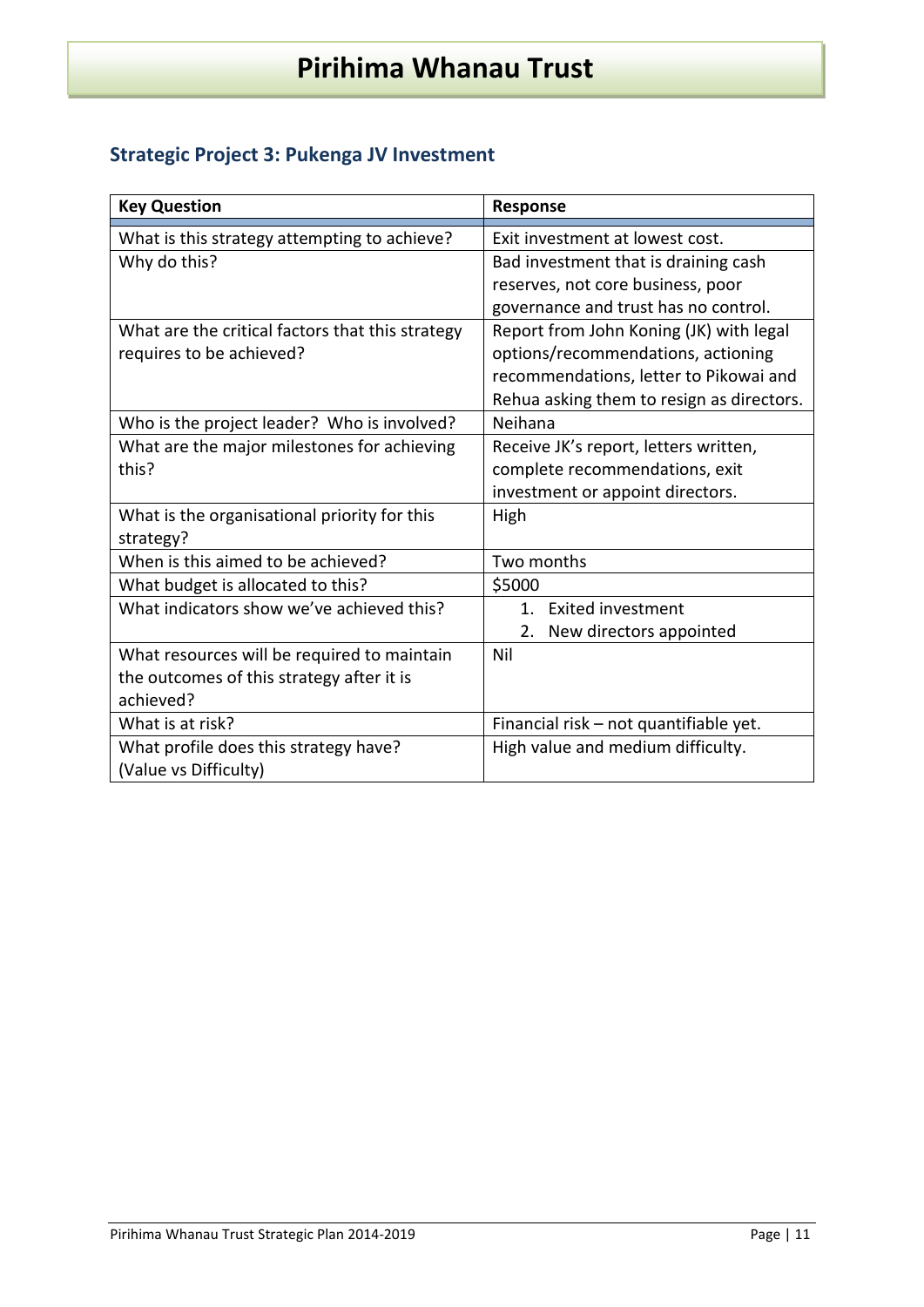# <span id="page-11-0"></span>**Strategic Project 4: Woodhouse Loan**

| <b>Key Question</b>                              | Response                                    |
|--------------------------------------------------|---------------------------------------------|
| What is this strategy attempting to achieve?     | Settlement of loan                          |
| Why do this?                                     | Not core business, remove preferential      |
|                                                  | treatment of individual shareholders,       |
|                                                  | Judge Clark requires it.                    |
| What are the critical factors that this strategy | JK to give timeline to Public Trust Office, |
| requires to be achieved?                         | determine if mortgage is valid, wait for    |
|                                                  | Public Trust response.                      |
| Who is the project leader? Who is involved?      | Colin                                       |
| What are the major milestones for achieving      | Receiving JK's report, determination of     |
| this?                                            | title/mortgage validity, repayment of       |
|                                                  | debt.                                       |
| What is the organisational priority for this     | Medium - not entirely in our control.       |
| strategy?                                        |                                             |
| When is this aimed to be achieved?               | Up to five years. Unknown.                  |
| What budget is allocated to this?                | \$5000 JK                                   |
| What indicators show we've achieved this?        | Repayment or write off of loan.             |
| What resources will be required to maintain      | <b>NIL</b>                                  |
| the outcomes of this strategy after it is        |                                             |
| achieved?                                        |                                             |
| What is at risk?                                 | Losing loan balance                         |
| What profile does this strategy have?            | High value and difficulty for all           |
| (Value vs Difficulty)                            | concerned.                                  |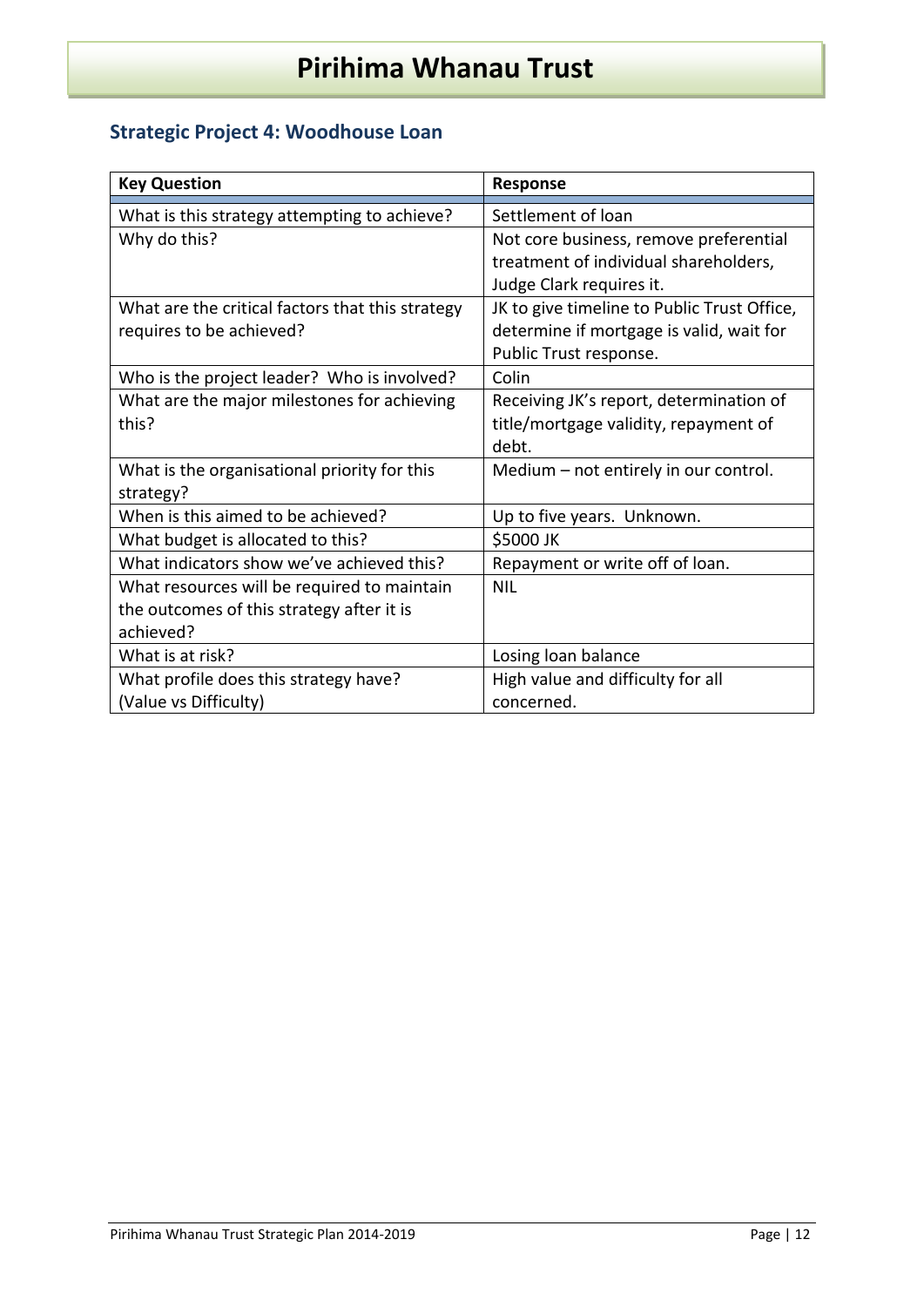# <span id="page-12-0"></span>**Strategic Project 5: Te Roha Loan**

| <b>Key Question</b>                                       | <b>Response</b>                                                                 |
|-----------------------------------------------------------|---------------------------------------------------------------------------------|
| What is this strategy attempting to achieve?              | Settlement of loan                                                              |
| Why do this?                                              | Not core business, remove preferential<br>treatment of individual shareholders, |
|                                                           | Judge Clark requires it. Opportunity to<br>increase orchard size.               |
| What are the critical factors that this strategy          | Offer Te Roha a lease as repayment of                                           |
| requires to be achieved?                                  | loan. Partner to develop orchard, signed                                        |
|                                                           | lease and development agreement.                                                |
| Who is the project leader? Who is involved?               | Colin                                                                           |
| What are the major milestones for achieving               | Feasibility study by partners/Tuhono,                                           |
| this?                                                     | draft lease agreement, signed lease                                             |
|                                                           | agreement/loan repaid, orchard                                                  |
|                                                           | developed.                                                                      |
| What is the organisational priority for this<br>strategy? | High                                                                            |
| When is this aimed to be achieved?                        | September 2014                                                                  |
| What budget is allocated to this?                         | \$5000 initially for lease - JK                                                 |
| What indicators show we've achieved this?                 | Loan settled/lease in place, orchard<br>developed if possible.                  |
| What resources will be required to maintain               | NIL - operating cash flow to finance                                            |
| the outcomes of this strategy after it is                 | orchard.                                                                        |
| achieved?                                                 |                                                                                 |
| What is at risk?                                          | \$70,000 loan unrecoverable, not having                                         |
|                                                           | access to land for orchard.                                                     |
| What profile does this strategy have?                     | High value and difficulty.                                                      |
| (Value vs Difficulty)                                     |                                                                                 |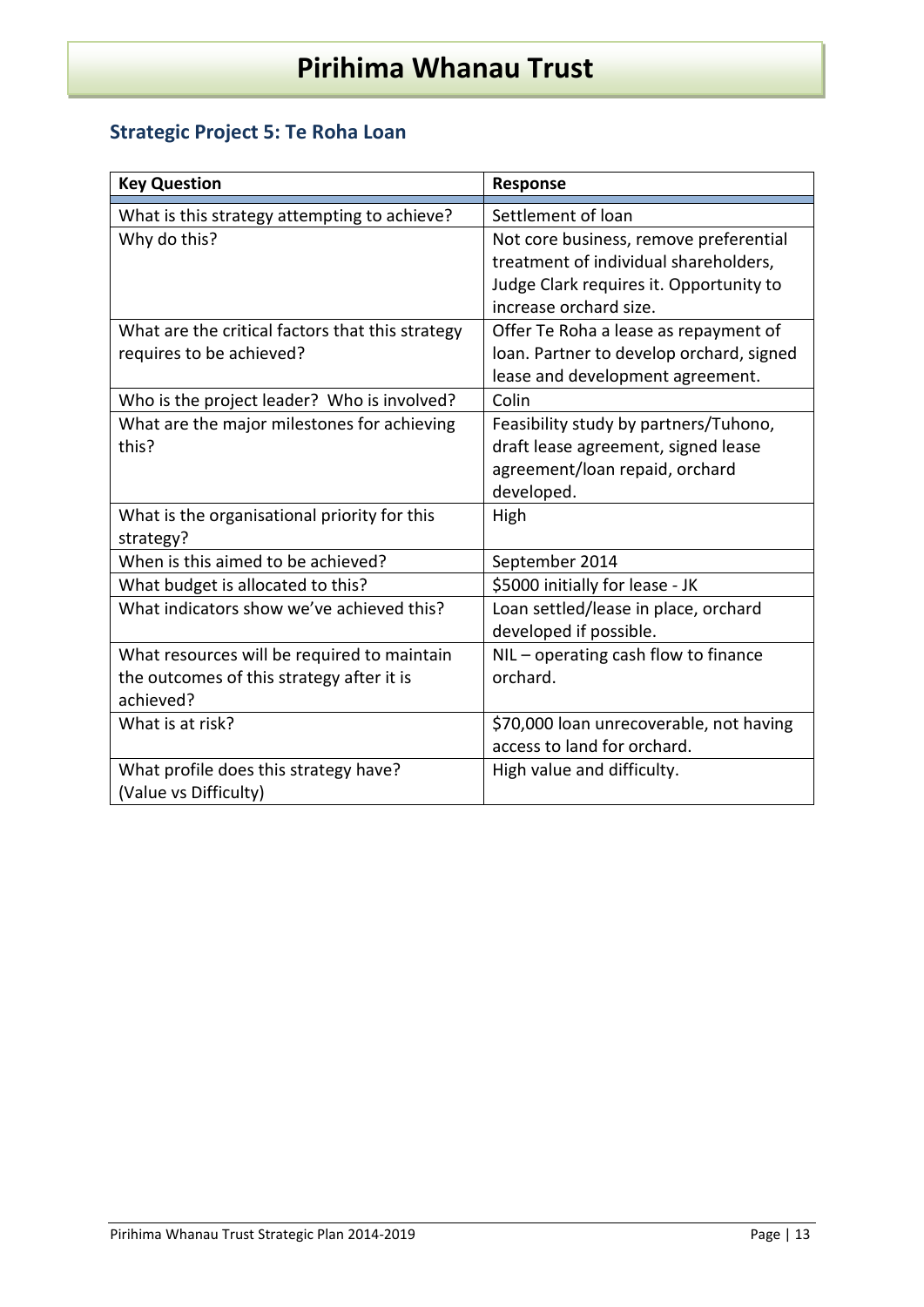# <span id="page-13-0"></span>**Strategic Project 6: Forestry**

| <b>Key Question</b>                                                          | Response                                                            |
|------------------------------------------------------------------------------|---------------------------------------------------------------------|
| What is this strategy attempting to achieve?                                 | Best returns from forest and sustainable<br>land use.               |
| Why do this?                                                                 | As per Trust's vision, best use of whenua.                          |
| What are the critical factors that this strategy<br>requires to be achieved? | Forest plan developed.                                              |
| Who is the project leader? Who is involved?                                  | Wayne                                                               |
| What are the major milestones for achieving                                  | Appointing forest consultant, signing off                           |
| this?                                                                        | on plan, replanting plan in place.                                  |
| What is the organisational priority for this                                 | Medium                                                              |
| strategy?                                                                    |                                                                     |
| When is this aimed to be achieved?                                           | One year                                                            |
| What budget is allocated to this?                                            | \$5000 for forest consultant                                        |
| What indicators show we've achieved this?                                    | Plan in place and agreement on<br>replanting.                       |
| What resources will be required to maintain                                  | Use forest harvest revenue to cover                                 |
| the outcomes of this strategy after it is                                    | costs of replanting. Grants from EBOP,                              |
| achieved?                                                                    | WBOPRC, Nga Whenua Rahui possibly.                                  |
| What is at risk?                                                             | Lower grade logs/lower income,<br>environmental issue with logging. |
| What profile does this strategy have?<br>(Value vs Difficulty)               | High value, low difficulty.                                         |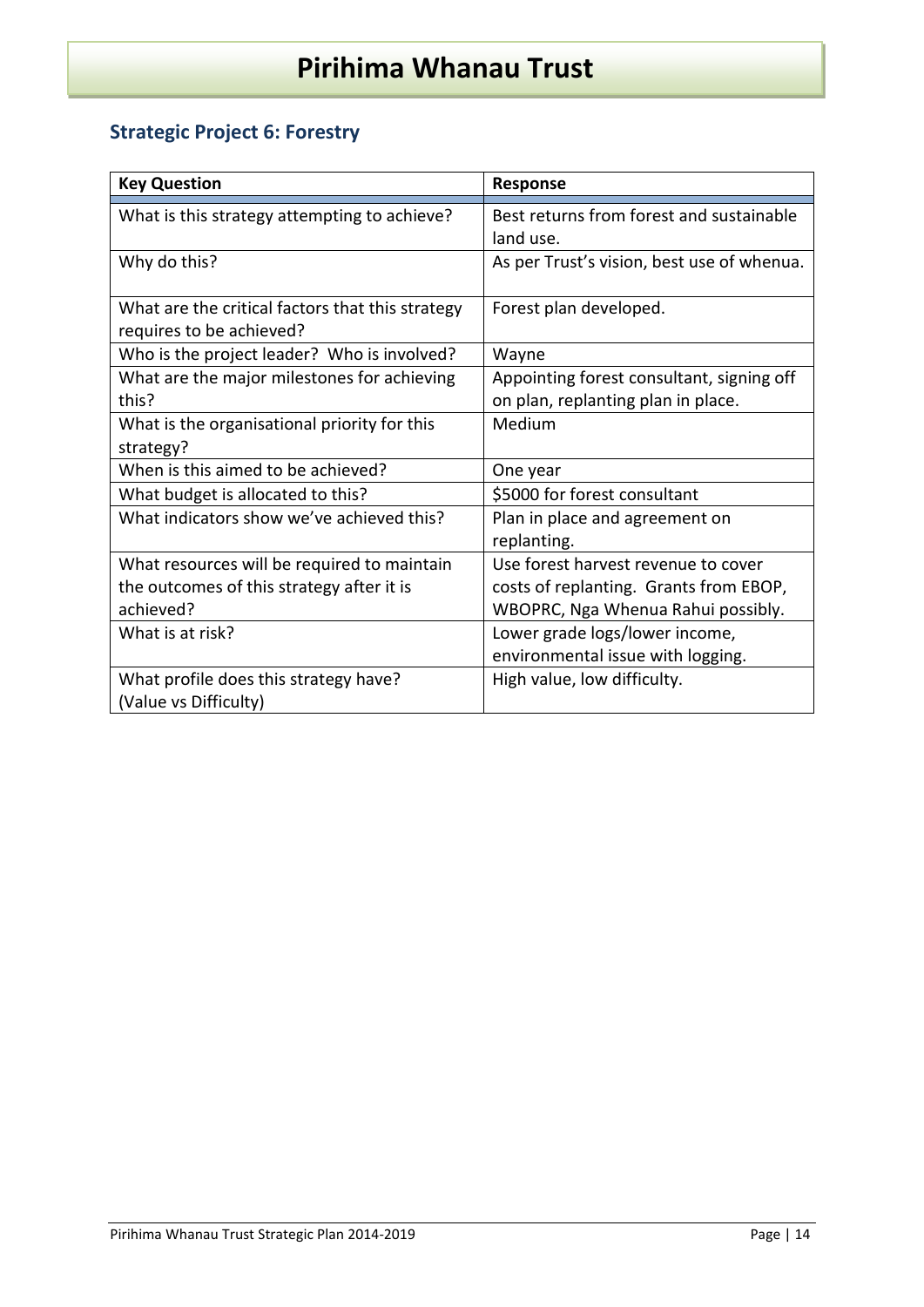# <span id="page-14-0"></span>**Strategic Project 7: Papakainga**

| <b>Key Question</b>                              | Response                                    |
|--------------------------------------------------|---------------------------------------------|
| What is this strategy attempting to achieve?     | To provide affordable housing for           |
|                                                  | Pirihima whanau.                            |
| Why do this?                                     | It ties in with our vision of providing for |
|                                                  | the wellbeing of our whanau.                |
| What are the critical factors that this strategy | PCG formed, funding finalised, geotech      |
| requires to be achieved?                         | finalised, consents issued and buildings    |
|                                                  | built and tenanted.                         |
| Who is the project leader? Who is involved?      | Irene                                       |
| What are the major milestones for achieving      | Contracts signed, construction started,     |
| this?                                            | houses tenanted.                            |
| What is the organisational priority for this     | High priority.                              |
| strategy?                                        |                                             |
| When is this aimed to be achieved?               | Next five years.                            |
| What budget is allocated to this?                | \$400,000.00 max                            |
| What indicators show we've achieved this?        | Houses completed and tenanted.              |
| What resources will be required to maintain      | Minor, maybe some maintenance and           |
| the outcomes of this strategy after it is        | running costs such as insurance. Rent to    |
| achieved?                                        | cover this.                                 |
| What is at risk?                                 | Cost over runs, no tenants.                 |
| What profile does this strategy have?            | High priority and difficulty.               |
| (Value vs Difficulty)                            |                                             |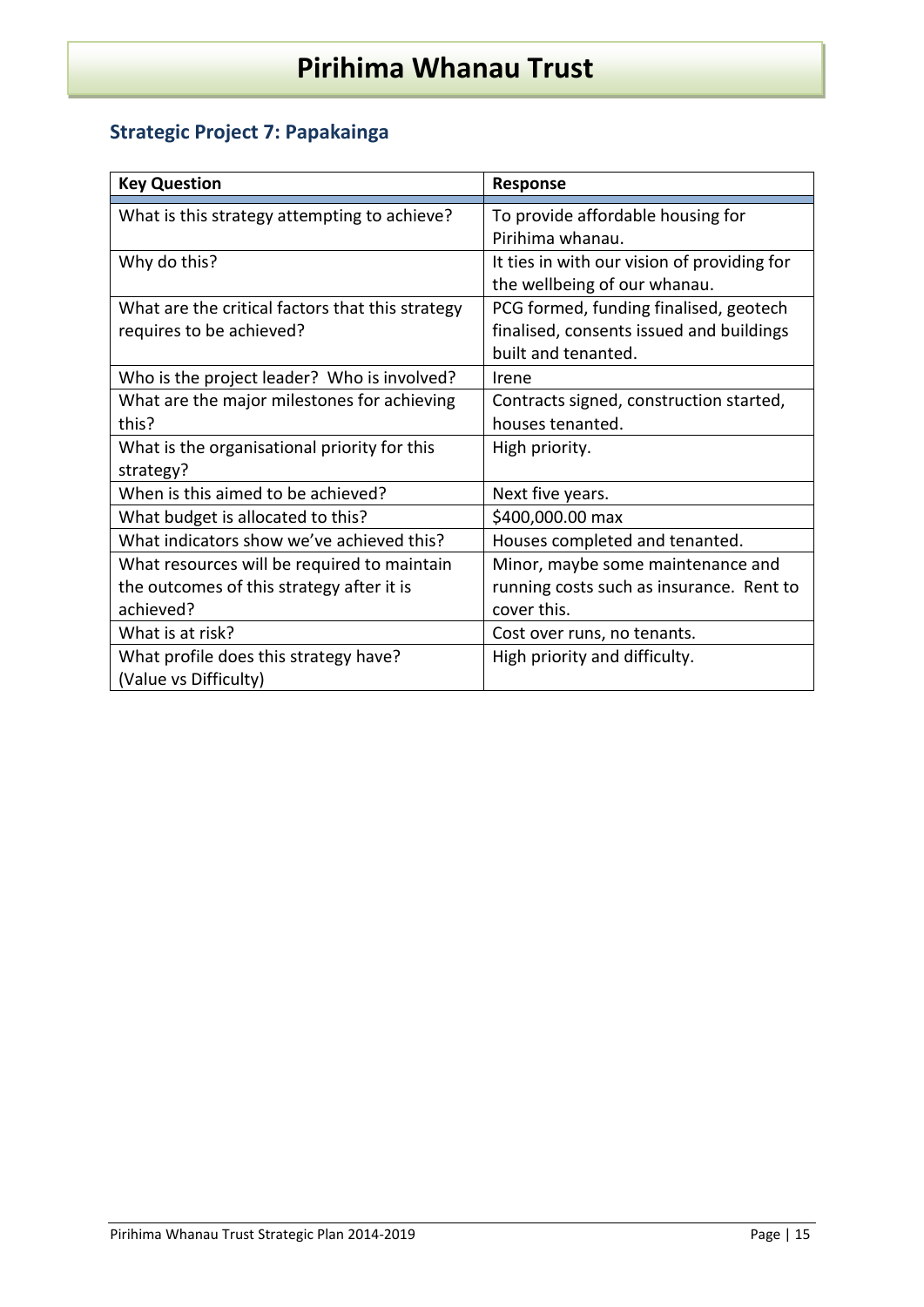# <span id="page-15-0"></span>**Strategic Project 8: Investment Land**

| <b>Key Question</b>                                                                                   | Response                                                                                                                                                                                                                                                                                                                   |
|-------------------------------------------------------------------------------------------------------|----------------------------------------------------------------------------------------------------------------------------------------------------------------------------------------------------------------------------------------------------------------------------------------------------------------------------|
| What is this strategy attempting to achieve?                                                          | Use our non-corpus land investments to<br>get the best return. Potentially increase<br>size of orchard.                                                                                                                                                                                                                    |
| Why do this?                                                                                          | To realise the potential of our whenua.                                                                                                                                                                                                                                                                                    |
| What are the critical factors that this strategy<br>requires to be achieved?                          | Get a better understanding of our land<br>holdings, ensure tenancy agreements are<br>in place, determine if bonds have been<br>paid, check for rent arrears and rectify,<br>appoint a property manager (TAHP), get<br>advice on the best land use options<br>(kiwifruit), determine if non-productive<br>land can be sold. |
| Who is the project leader? Who is involved?                                                           | Irene                                                                                                                                                                                                                                                                                                                      |
| What are the major milestones for achieving<br>this?                                                  | Tenancy agreements in place, manager<br>appointed, report from Tuhono group<br>regarding best land use, discuss land<br>options at board level.                                                                                                                                                                            |
| What is the organisational priority for this<br>strategy?                                             | Tenancies - high<br>Other - medium                                                                                                                                                                                                                                                                                         |
| When is this aimed to be achieved?                                                                    | Tenancies - 3 months, other - ongoing.                                                                                                                                                                                                                                                                                     |
| What budget is allocated to this?                                                                     | \$2000.00 legal, \$5000.00 repairs.                                                                                                                                                                                                                                                                                        |
| What indicators show we've achieved this?                                                             | Tenancy agreements in place, decision<br>on remaining land made.                                                                                                                                                                                                                                                           |
| What resources will be required to maintain<br>the outcomes of this strategy after it is<br>achieved? | Resources will come out of operating<br>cash flow and should be minimal.                                                                                                                                                                                                                                                   |
| What is at risk?                                                                                      | Loss of rent income, potential landlord<br>liability risk, opportunity cost of having<br>land lying idle.                                                                                                                                                                                                                  |
| What profile does this strategy have?<br>(Value vs Difficulty)                                        | Medium difficulty and value.                                                                                                                                                                                                                                                                                               |